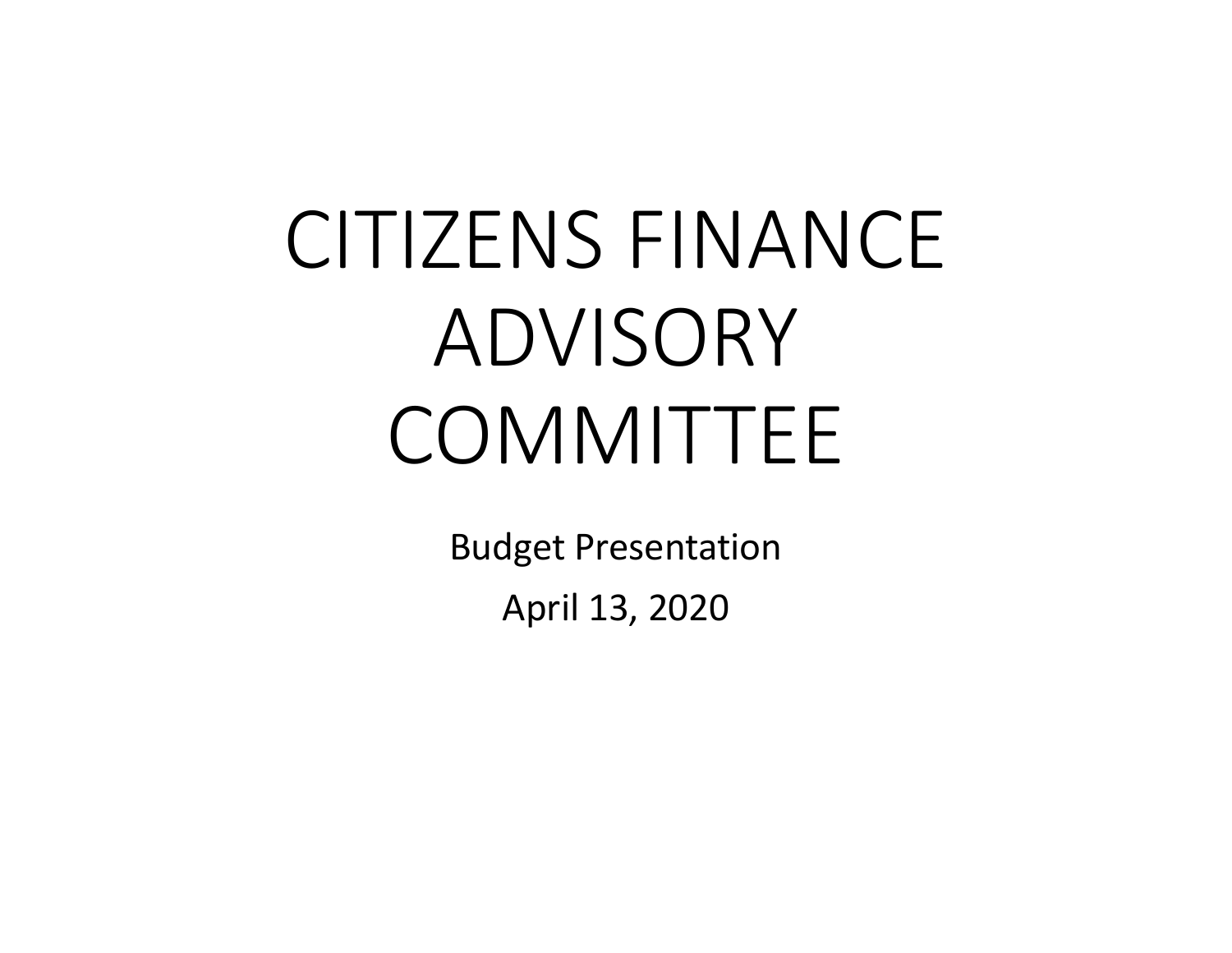### Financial Policies

### • Budget timetable

Purpose: Establishes a timetable that ensures that the budget is produced, disseminated and reviewed on a timetable that permits adequate discussion and timely adoption

### • Surplus policy

Purpose: Establishes written guidelines for the \$ amount of Current Fund Surplus to be maintained and for the timely monitoring of the Surplus. *Available Surplus to be maintained at 15 – 20% of Budgeted Appropriations*

• Capital & Debt policy

Purpose: To ensure that capital spending is managed to take into account its implications to the Town's future debt service obligations. *Limit growth in Debt Service to ~1.5% / yr*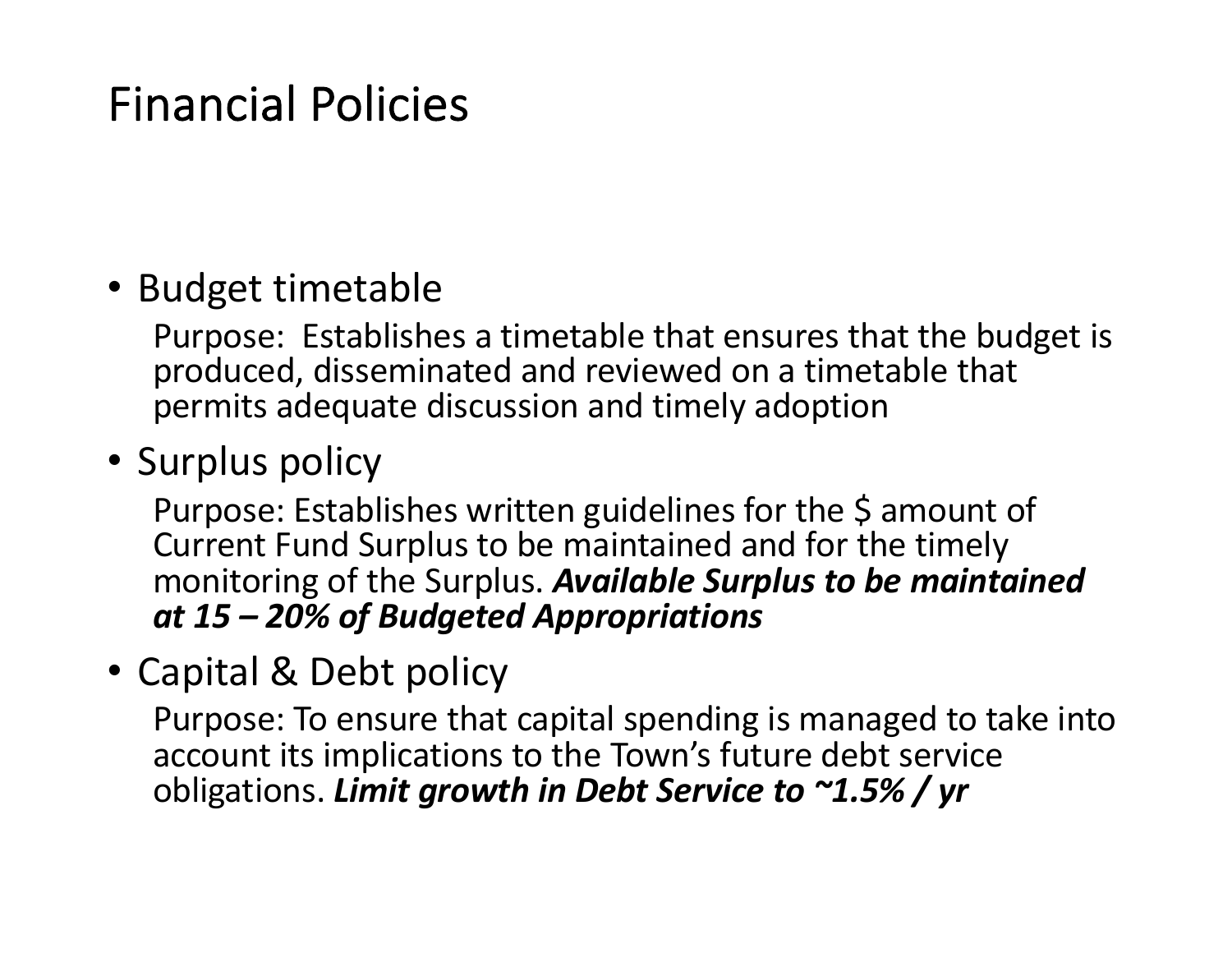## Budget Summary

*To keep the Municipal portion of rateables flat with 2019, the Municipal Levy was reduced by \$612,991*

|                       |                                    | 2019                      | 2020         | change                  |
|-----------------------|------------------------------------|---------------------------|--------------|-------------------------|
| <b>Revenues</b>       |                                    |                           |              |                         |
|                       | <b>Surplus Appropriated</b>        | $\mathsf{S}$<br>7,600,000 | \$7,200,000  | \$ (400,000)            |
|                       | <b>Municipal Tax Levy</b>          | 35,350,317                | 35,491,519   | 141,202                 |
|                       | All Other                          | 21,268,672                | 21,492,454   | 223,782                 |
|                       |                                    | \$64,218,989              | \$64,183,973 | (35,016)<br>$\varsigma$ |
| <b>Appropriations</b> |                                    |                           |              |                         |
|                       | Salaries & Wages                   | \$18,688,612              | \$18,282,844 | \$ (405,768)            |
|                       | Pension, Health Ins. & Other Bens. | 8,839,608                 | 9,142,457    | 302,849                 |
|                       | <b>Debt Service</b>                | 11,305,000                | 9,380,000    | (1,925,000)             |
|                       | <b>Cash Capital</b>                | 400,000                   | 1,925,000    | 1,525,000               |
|                       | All Other                          | 24,985,769                | 25,453,672   | 467,903                 |
|                       |                                    | \$64,218,989              | \$64,183,973 | $\zeta$<br>(35,016)     |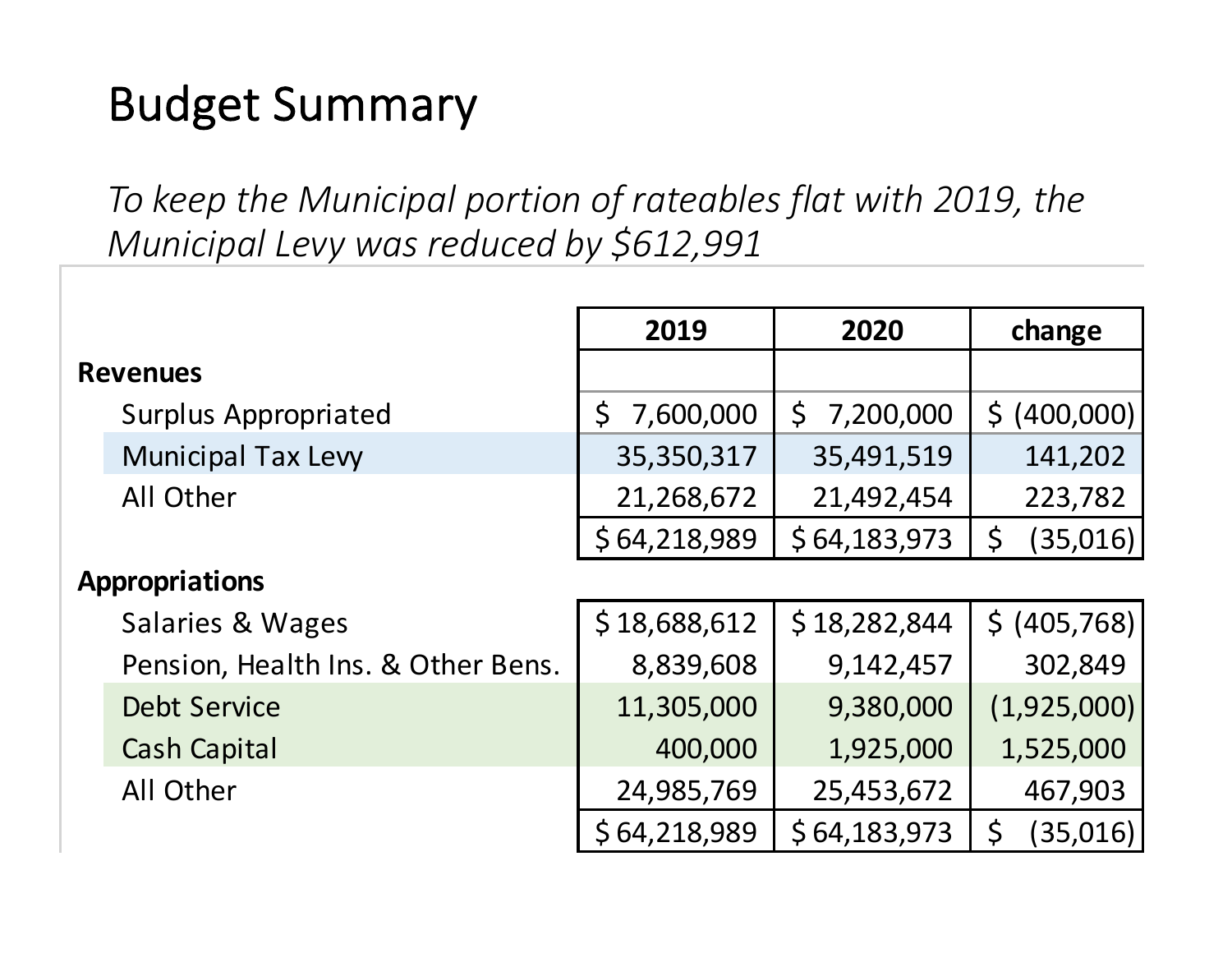### Growth in Municipal Tax Rate vs Inflation

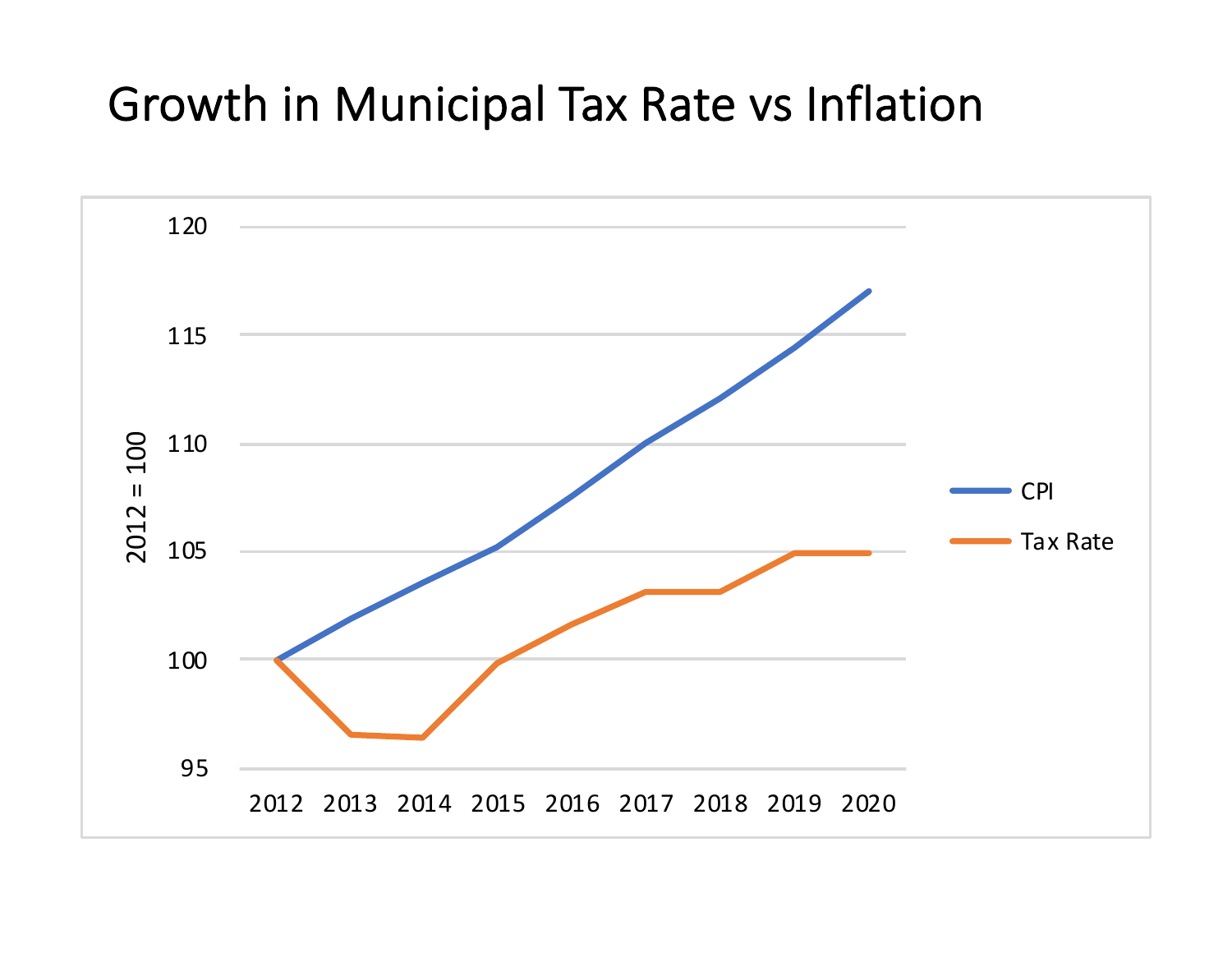### Revenue Trends



#### **Growth in Revenues, 2013 - 2020, Annualized**

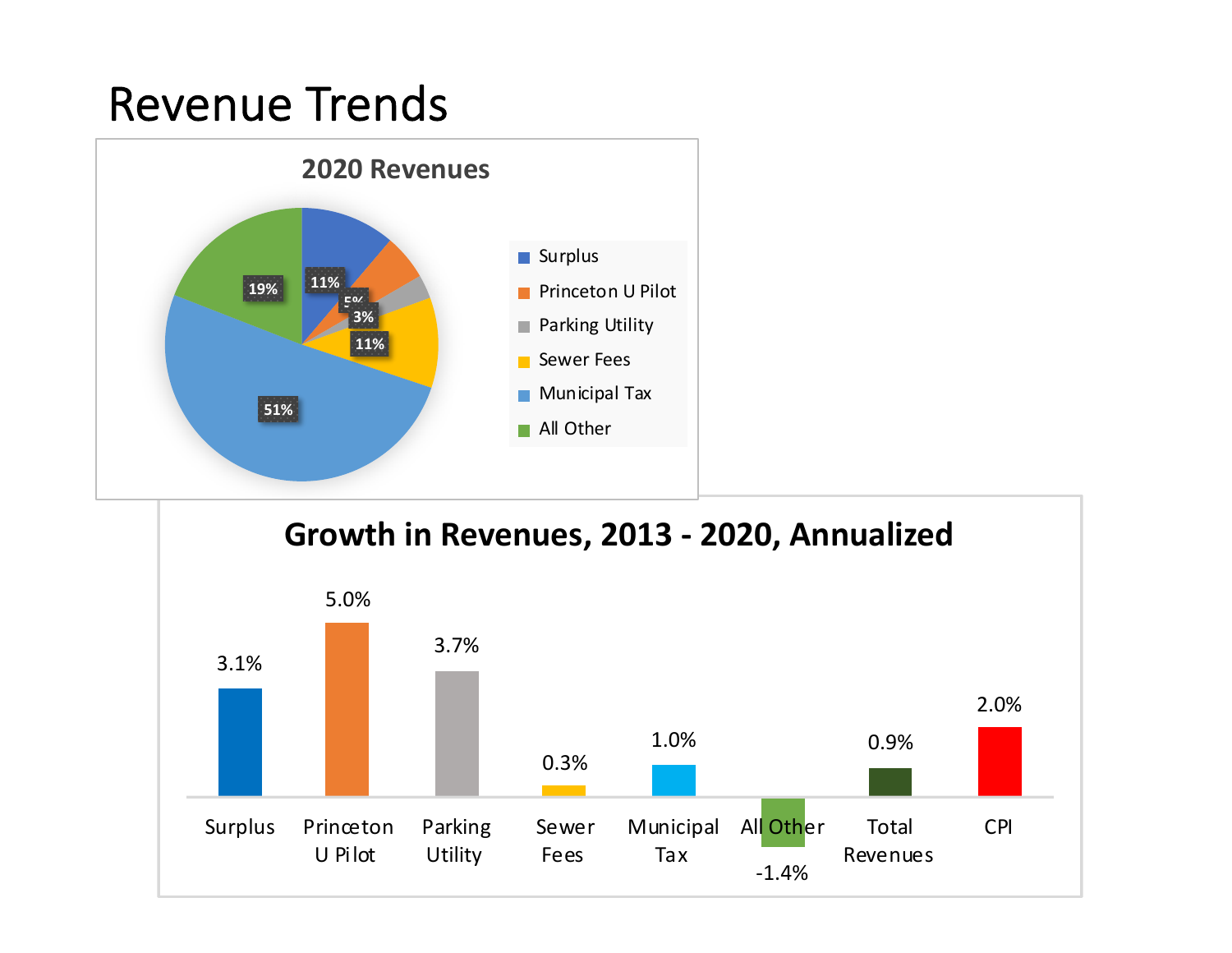### Appropriation Trends



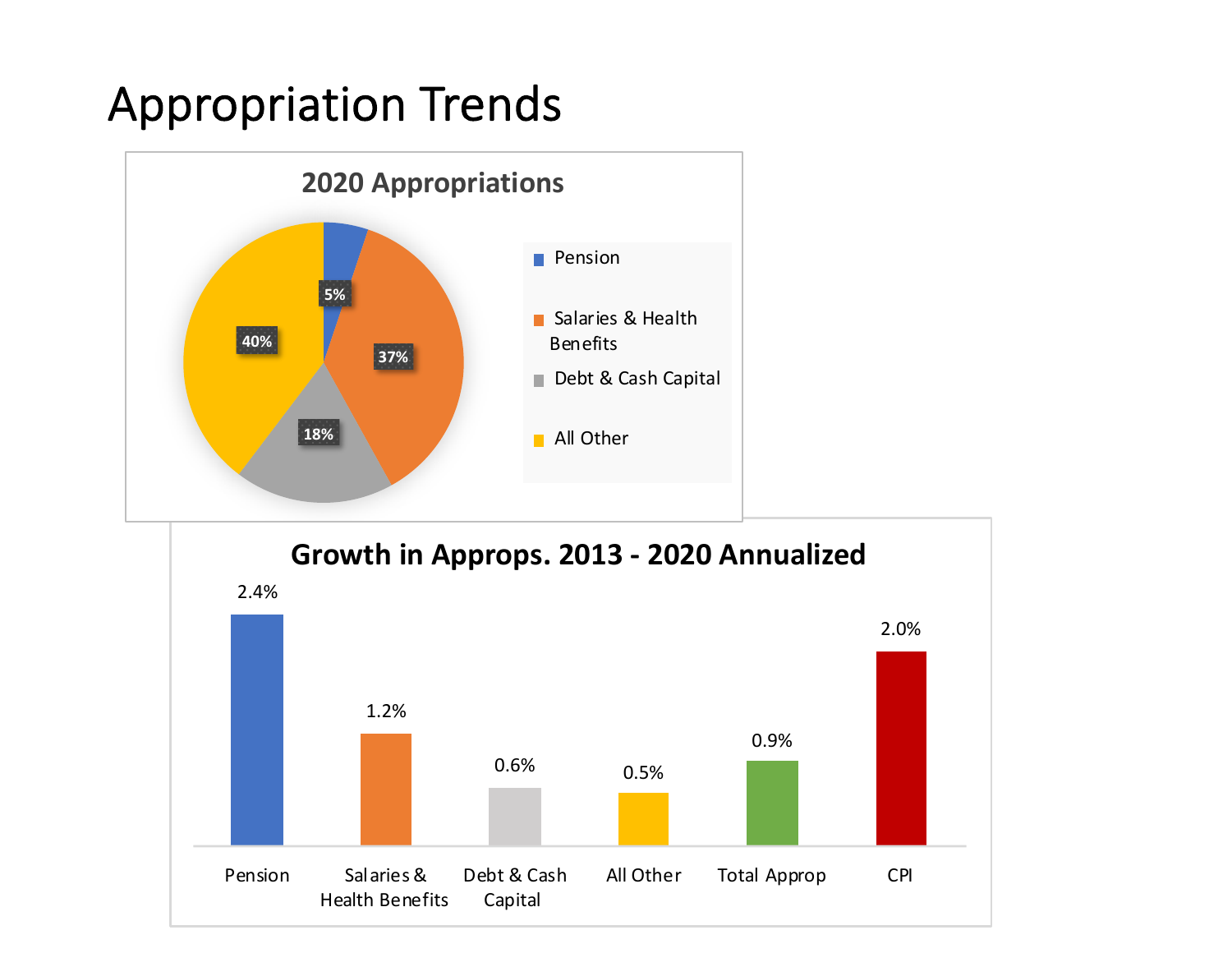# Policy: Available Surplus = 15 – 20% of Budgeted Appropriations

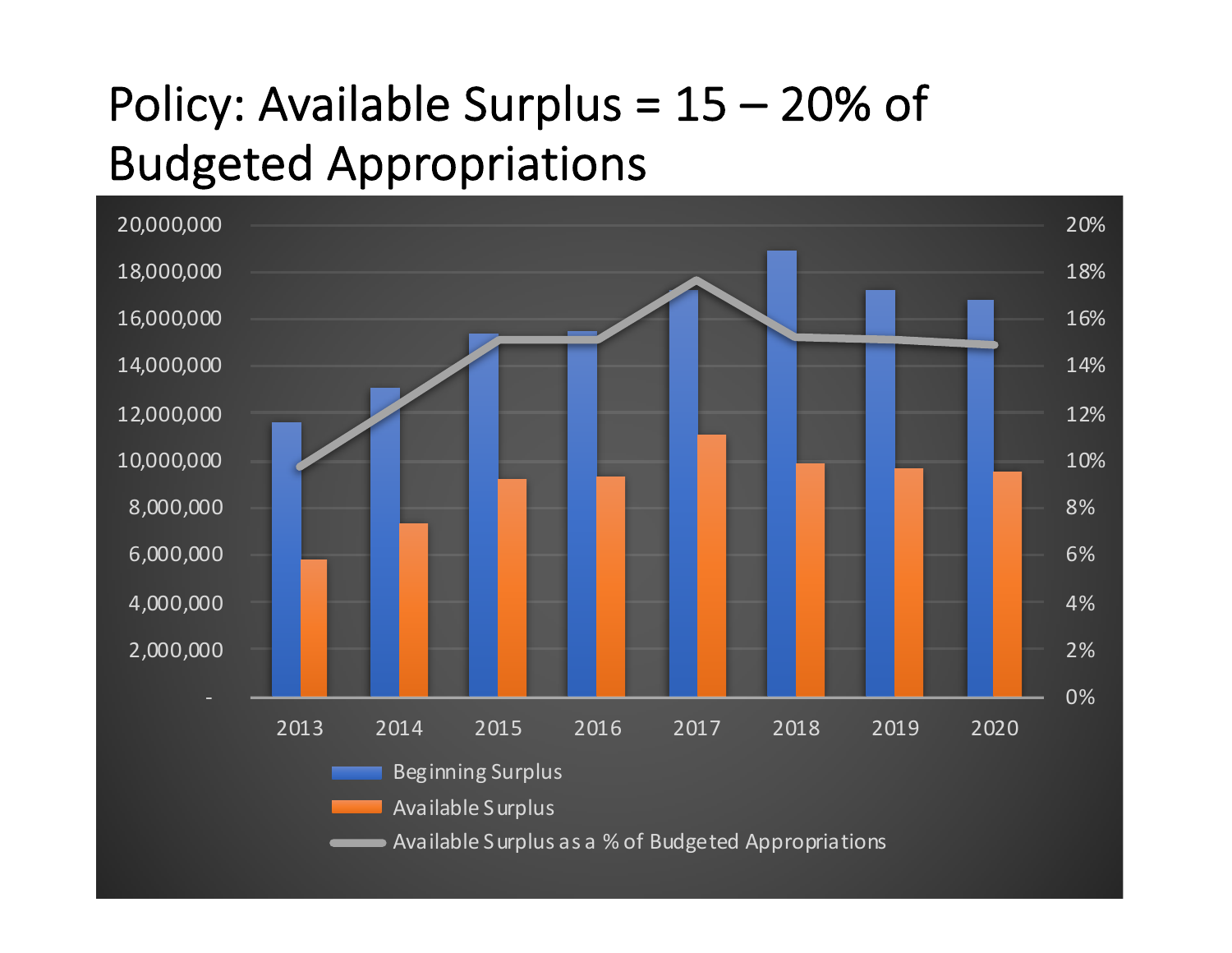*For 2020, a decline in debt service payments permits more cash to be used for capital spending*

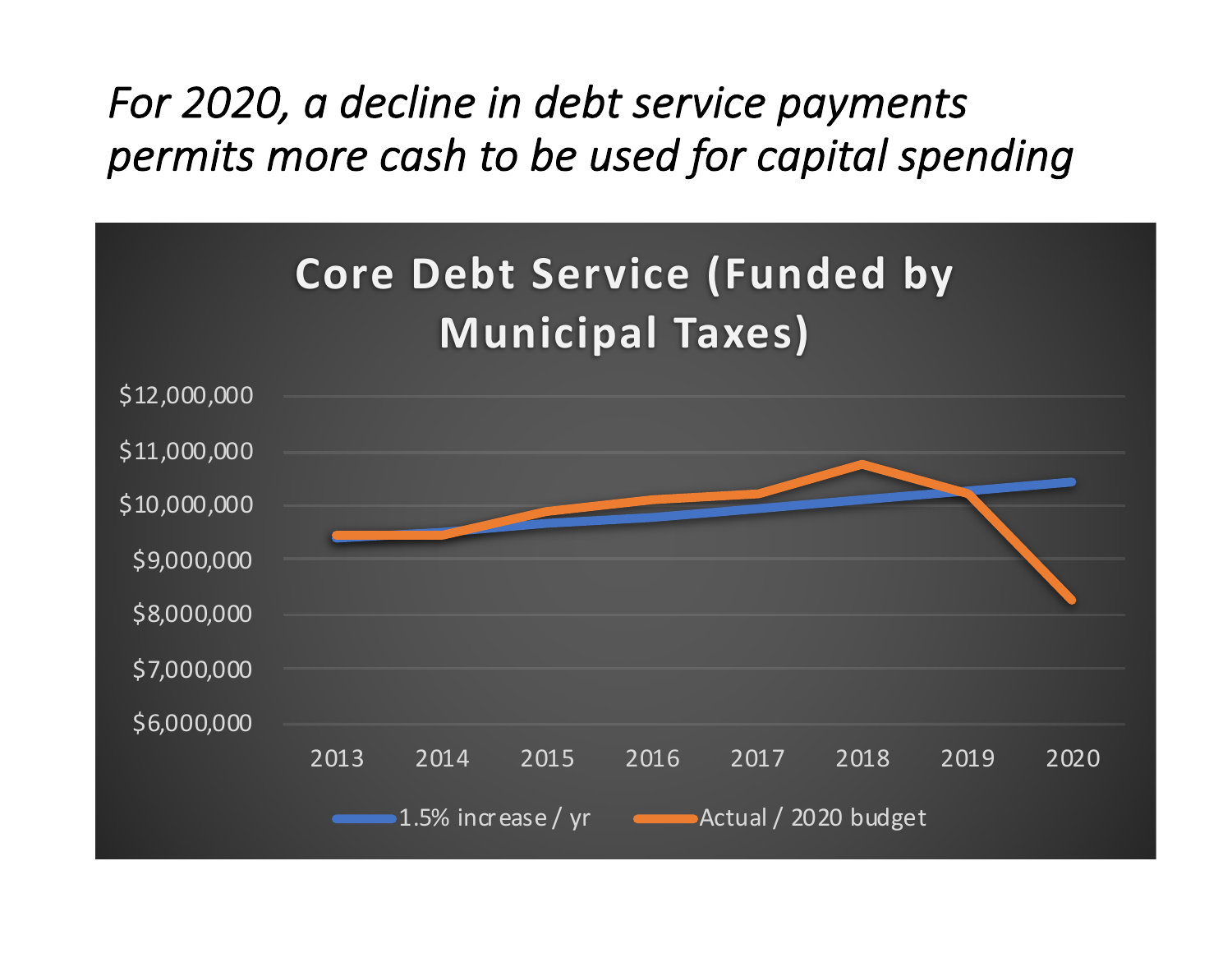## *Capital spending has been lower than anticipated in recent years*

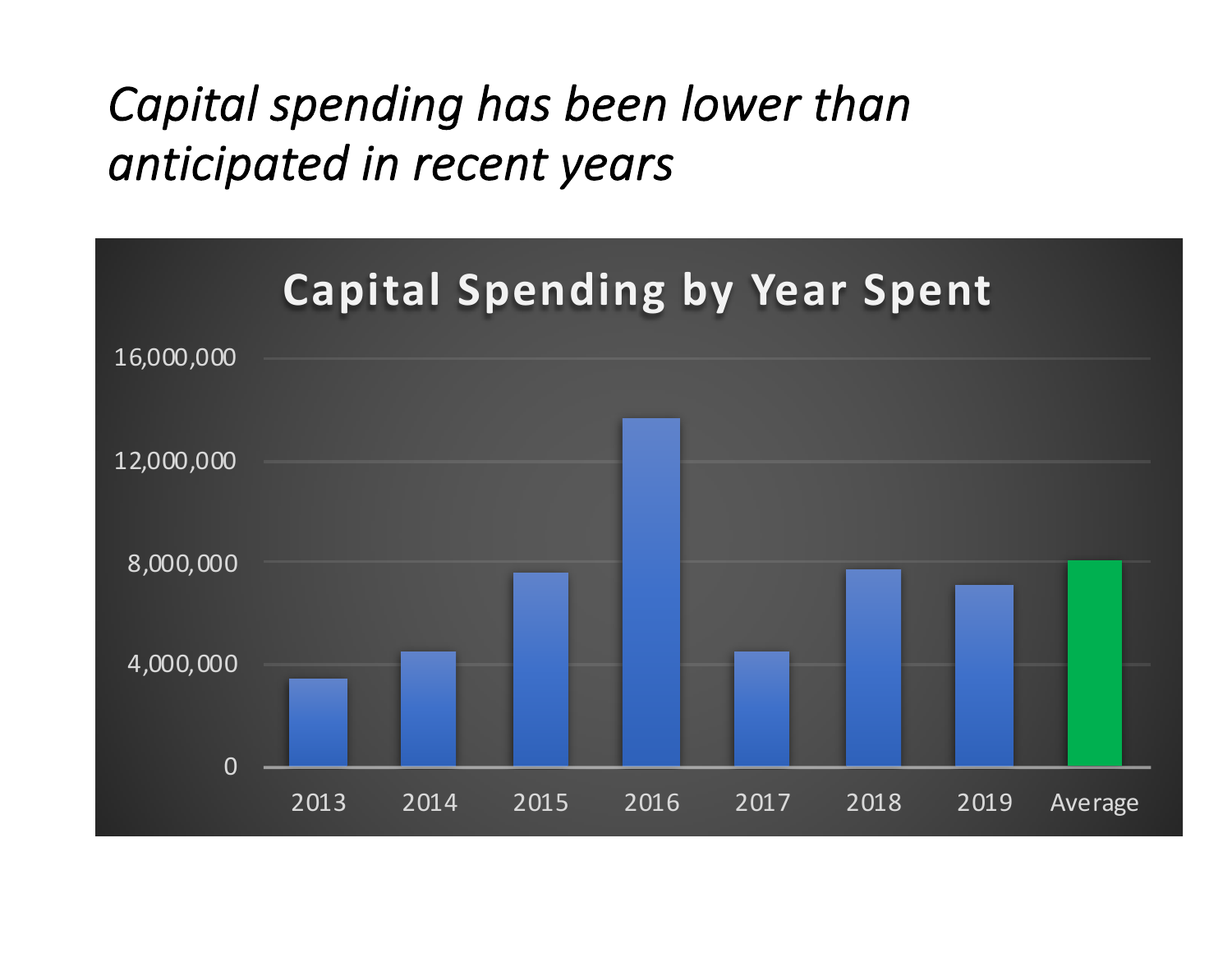### *Municipal taxes are the smallest piece of the total tax bill*





| 2019 Avg Res. Assessment \$838,562 |    |        |
|------------------------------------|----|--------|
| Avg Tax Bill:                      |    |        |
| Municipal                          | S. | 4,277  |
| School                             |    | 9,652  |
| County                             |    | 5,962  |
| Total                              | Ś  | 19,891 |

*Impact on Avg Residential Assessment from holding Municipal Tax Rate flat = \$ 78*